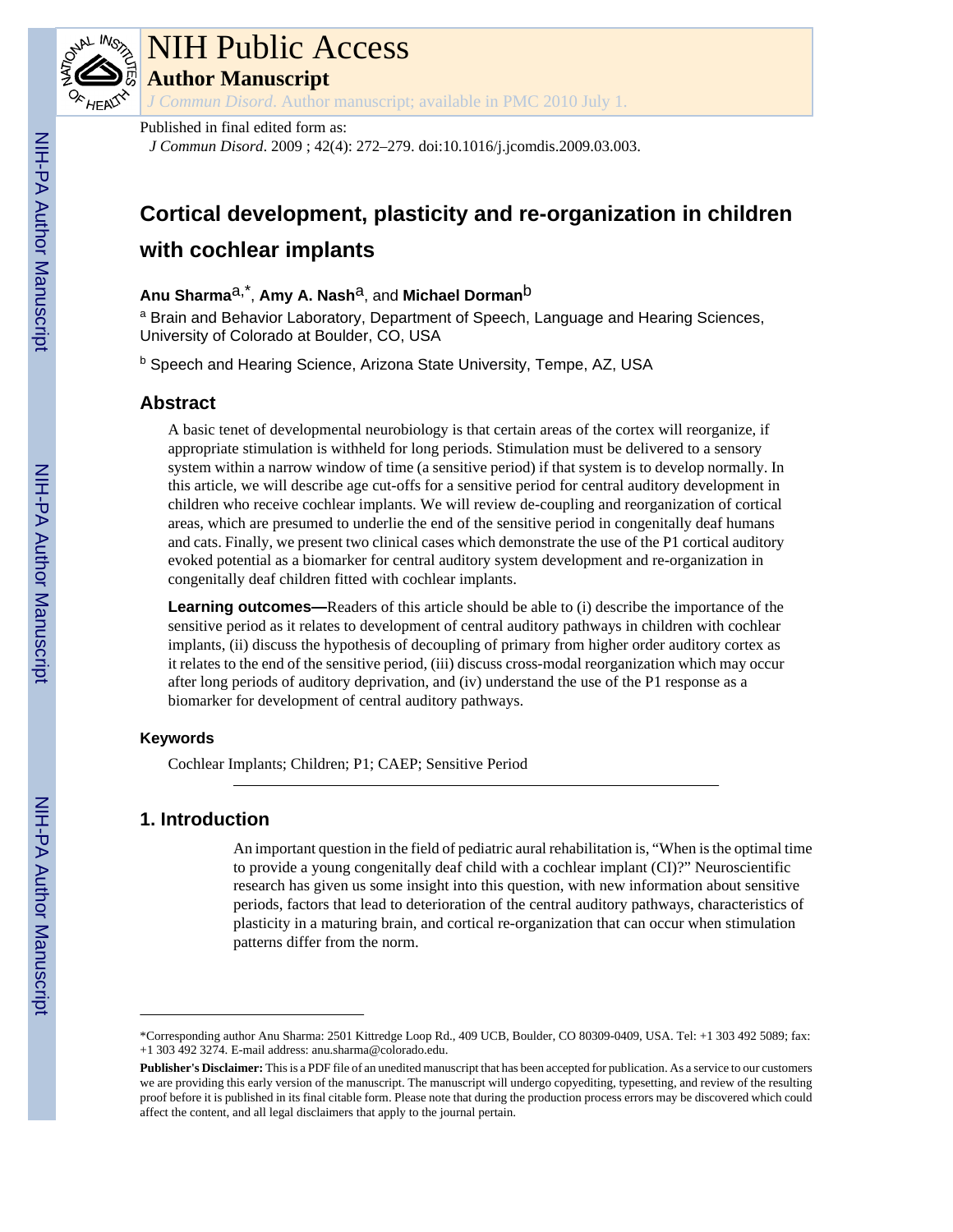It is well known that there are critical or sensitive periods for neurobiological development in the brain (for a review, see Bischof, 2007). In the auditory system, a sensitive period for the development of the central auditory system is a time during which the central auditory pathways are maximally plastic and primed for stimulation-driven development. Therefore, it is reasonable to presume that cochlear implantation that occurs within this sensitive period would achieve optimal results.

One way to objectively measure the developmental status and limits of plasticity of the auditory cortical pathways is to examine the latency of cortical auditory evoked potentials. In particular, the latency of the first positive peak (P1) of the CAEP in children is considered a biomarker for maturation of the auditory cortical areas (Eggermont & Ponton, 2003; Sharma & Dorman, 2006; Sharma, Gilley, Dorman, & Baldwin, 2007). The P1 is a robust positivity occurring at around 100 – 300 milliseconds in children. Latency of the P1 reflects the sum of synaptic delays throughout the peripheral and central auditory pathways (Eggermont, Ponton, Don, Waring, & Kwong, 1997). The P1 peak latency varies as a function of age, and is therefore considered an index of cortical auditory maturation (Ceponiene, Cheour, & Naatanen, 1998; Cunningham, Nicol, Zecker, & Kraus, 2000; Gilley, Sharma, Dorman, & Martin, 2005; Ponton, Eggermont, Khosla, Kwong, & Don, 2002; Sharma, Dorman, & Spahr, 2002a; Sharma, Kraus, McGee, & Nicol, 1997). Evidence from intracranial recordings in humans, as well from animal models, suggests that the neural generators of the P1 CAEP originate from the thalamo-cortical projections to the auditory cortex and may represent the first recurrent activity in the auditory cortex (Kral & Eggermont, 2007; Liegeois-Chauvel, Musolino, Badier, Marquis, & Chauvel, 1994; Ponton & Eggermont, 2001). Given that auditory input first reaches the auditory cortex as early as 20–30 ms after stimulation (as reflected in the auditory middle latency response (MLR) (Kraus & McGee, 1993; McGee, Kraus, Comperatore, & Nicol, 1991), it would be reasonable to assume that early components of the CAEP such as the P1 (and N1), which have longer latencies in childhood, reflect second order processing in the auditory cortex, including input from feedback and recurrent loops between primary auditory and association areas (Sharma et al., 2007).

Sharma and colleagues have established a normal range for the latency of the P1 waveform peak at different ages (Sharma et al., 2002a). A newborn may have a P1 peak latency of around 300 ms. Rapid development during the first 2–3 years leads to a rapid decrease in P1 latency: 3 year olds have a P1 latency of about 125 ms. Adults have a P1 latency of around 60 ms.

The P1 response has been measured in deaf children who received cochlear implants at different ages to examine the limits of plasticity in the central auditory system (Ponton, Don, Eggermont, Waring, & Masuda, 1996; Ponton & Eggermont, 2001; Sharma, Dorman, & Kral, 2005; Sharma, et al., 2002a; Sharma, Dorman, & Spahr, 2002b; Sharma, et al., 2007). Sharma and colleagues (2006) examined P1 latency in 245 congenitally deaf children fit with a CI, and reported that children who received CI stimulation early in childhood (< 3.5 years) had normal P1 latencies, while children who received CI stimulation late in childhood ( $>$  7 years) had abnormal cortical response latencies. A group of children receiving CIs between 3.5 and 7 years revealed highly variable response latencies. In general, for the majority of late-implanted children, response latencies did not reach normal limits even after several years of experience with the implant, consistent with Sharma, Dorman, and Kral (2005) and Sharma et al. (2007). Waveform morphologies are another measure of development following the onset of stimulation. In the early implanted children of Sharma and Dorman (2006), waveform morphology was normal and characterized by a broad positivity within a week following the onset of stimulation. For the late implanted children, waveforms were commonly abnormal and characterized by a polyphasic waveform or a generally low amplitude waveform. Figures 1 – 3 (from our clinical case section) provide examples of these waveform patterns. Overall, our P1 data suggest a sensitive period for central auditory development of about 3.5 years.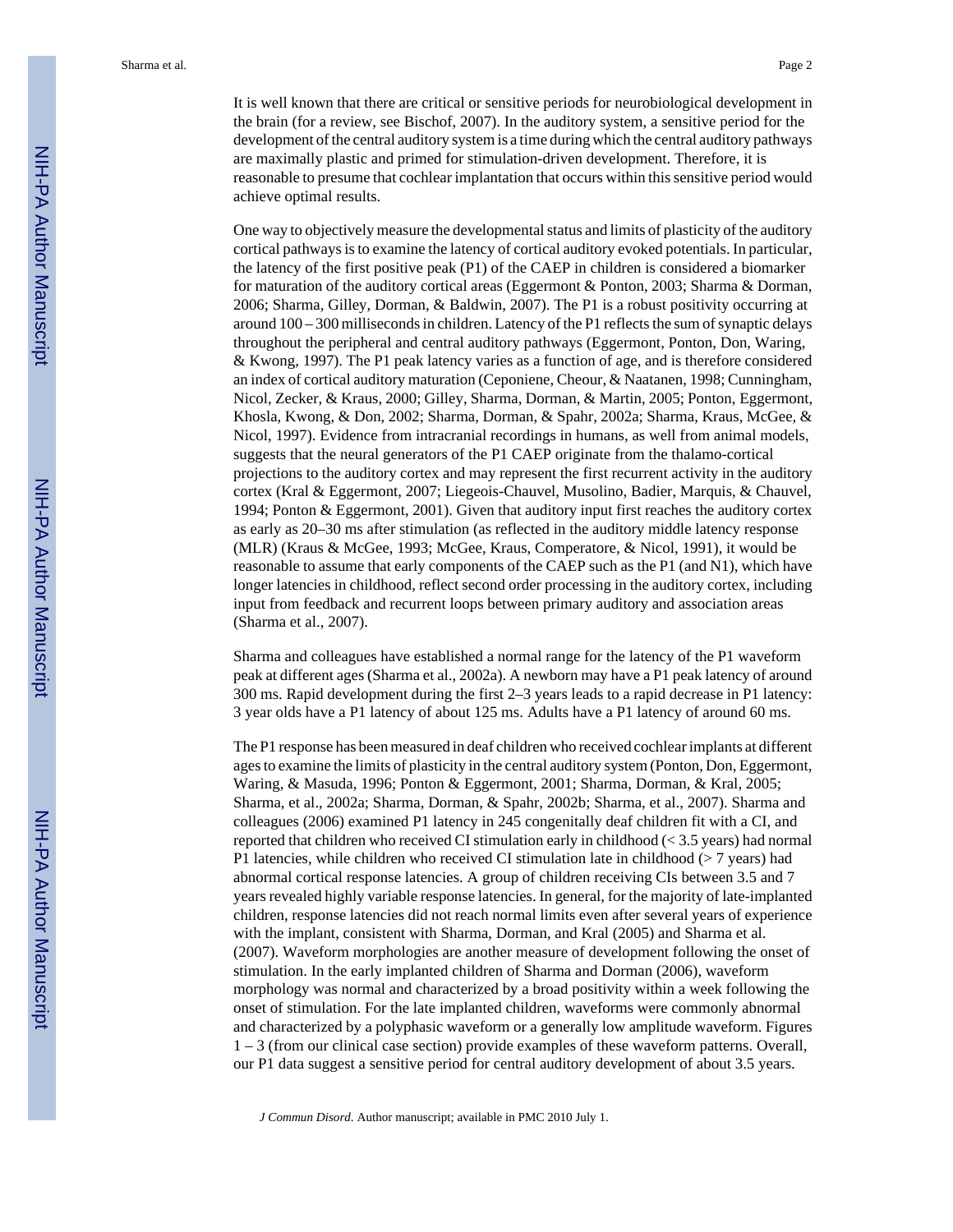There is some variability in the data from ages 3.5 to 7 years. However, in all likelihood, the sensitive period ends at age 7 years. This finding of a sensitive period for central auditory development in humans is consistent with other studies in animals (Kral, Hartmann, Tillein, Heid, & Klinke, 2000, 2001; Ryugo, Pongstaporn, Huchton, & Niparko, 1997) and in humans (Eggermont & Ponton, 2003; Lee, et al., 2001; Schorr, Fox, van Wassenhove, & Knudsen, 2005). Consistent with our age cut-offs for the sensitive period inferred from P1 latencies, studies have shown that children implanted under age 3–4 years show significantly better speech and language skills than children implanted after 6–7 years (Geers, 2006; Kirk, et al., 2002).

#### **1.1 Cortical decoupling**

Studies in congenitally deaf cats have established a possible mechanism for the end of the sensitive period. When electrical stimulation is started after 4–5 months of deafness, i.e., after the end of the sensitive period for central auditory development in cats, there is a delay in the activation of supragranular layers of the cortex and a near absence of activity at longer latencies and in infragranular layers (layers V and VI) (Kral, Tillein, Heid, Hartmann, & Klinke, 2005). The near-absence of outward currents in layers IV and III of congenitally deaf cats suggests incomplete development of inhibitory synapses and an alteration of information flow from layer IV to supragranular layers. The higher order auditory cortex projects back to A1 (primary auditory cortex) mainly to the infragranular layers and the infragranular layers (V and VI) send long range feedback projections to the subcortical auditory areas. The absence of activity in infragranular layers can be interpreted to suggest a functional decoupling of primary cortex from higher order auditory cortex, also affecting feedback projections to subcortical auditory structures (Kral, et al., 2000; Kral, Hartmann, Tillein, Heid, & Klinke, 2002; Kral, et al., 2005). That is, with a lack of typical auditory experience, infragranular activity is severely compromised, projections from secondary auditory areas back to the primary auditory areas do not develop properly, and these important feedback loops are weakened. The secondary auditory areas are decoupled from the primary auditory areas, and are no longer able to provide important cognitive, "top-down" modulation (Kral & Eggermont, 2007). The decoupling of primary and secondary auditory areas may actually make the secondary areas more available to other modalities in the process of re-organization. These mechanisms are cited by Kral (2007) as the reasons auditory processing becomes difficult after the sensitive period; specifically, modulation of the primary auditory areas is changed (affecting plasticity), and cortical areas important for auditory and linguistic processing area are re-purposed by other systems, making it challenging for any new incoming auditory stimuli to be analyzed efficiently.

#### **1.2. Human cortical reorganization**

The decoupling hypothesis in congenitally deaf cats (described above) posits that the secondary cortical areas are re-organized by other modalities after the end of the sensitive period. It would be useful to determine if a similar mechanism underlies the end of the sensitive period in humans.

Gilley et al. (2008) used high density EEG measures and analyzed the brain source localization of the CAEP in response to a speech sound to document the areas of activation in the cortices of normal hearing children and age-matched children who received cochlear implants before and after the sensitive period age cut-offs described by Sharma et al. (2002a). Normal hearing children showed, as expected, bilateral activation of the auditory cortical areas (superior temporal sulcus and inferior temporal gyrus). Children who received cochlear implants at an early age (<3.5 years of age at fit) showed activation of the auditory cortical areas contralateral to their cochlear implant which resembled that of normal hearing subjects, for the most part (additionally a minor source of activity was localized to the anterior parietotemporal cortex).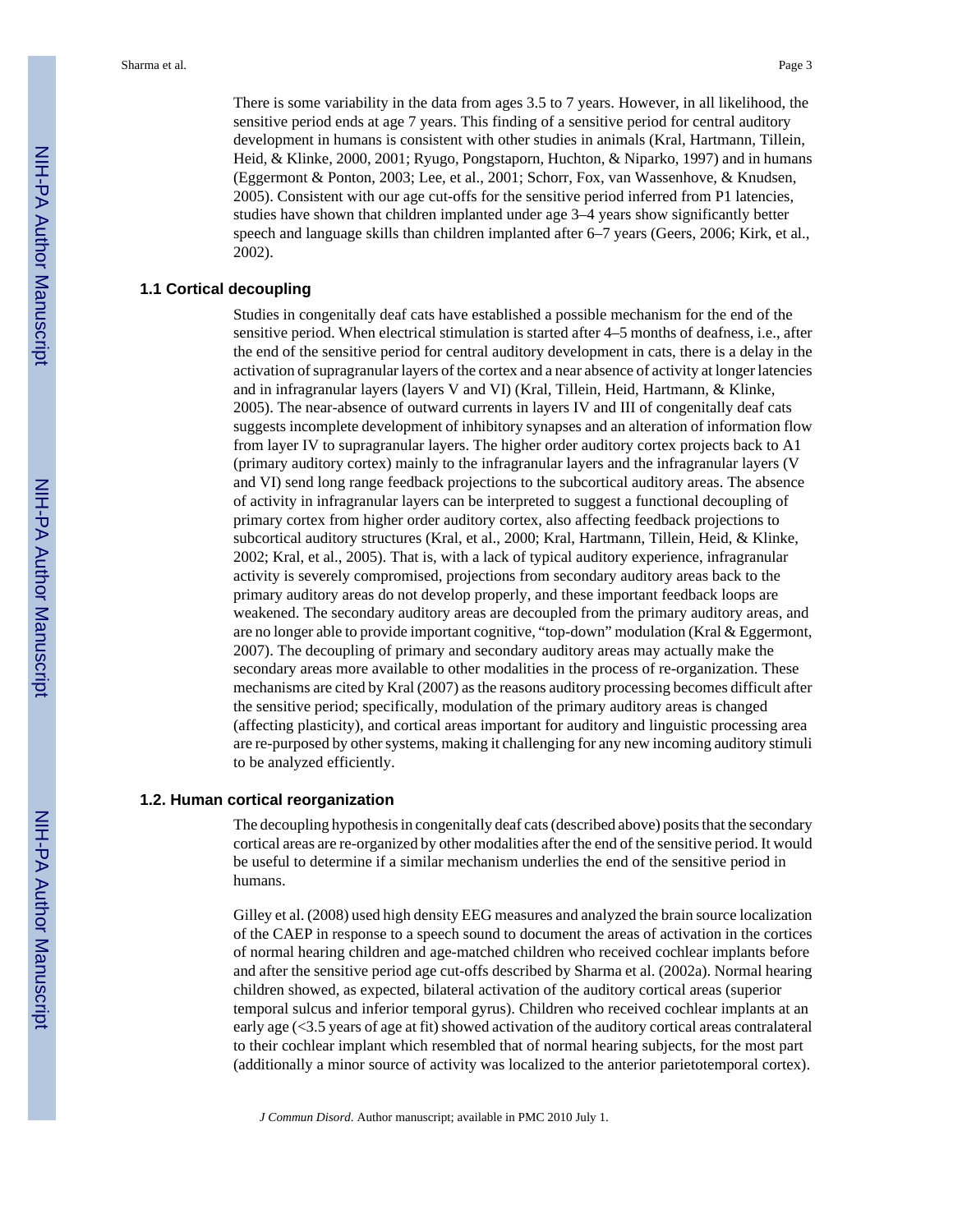Sharma et al. Page 4

However, late-implanted children (>7 years fit age) showed activation outside the auditory cortical areas (visual, insula and parietotemporal areas). If we assume that generators of early components of the CAEP include input from intracortical and intercortical recurrent activity between primary auditory and association areas, then abnormal or absence of auditory cortical activity in the late implanted children in the Gilley et al. (2008) study suggests absent or weak connections between primary and association areas, and subsequently, weak feedback activity to thalamic areas. These results are consistent with Kral's decoupling hypothesis (Kral et al., 2005) which suggests that a functional disconnection between the primary and higher order cortex underlies the end of the sensitive period in congenitally deaf cats, and presumably, in congenitally deaf, late-implanted children.

Partial or complete decoupling of the primary and secondary cortices leaves the secondary cortex open to re-organization by other modalities (i.e., cross-modal re-organization). The seminal work of Neville and colleagues (Bavelier & Neville, 2002; Bavelier, et al., 2000; Eggermont & Ponton, 2003; Klinke, Hartmann, Heid, Tillein, & Kral, 2001; Kral, et al., 2000, 2002; Kral, et al., 2005; Lebib, Papo, de Bode, & Baudonniere, 2003; LeVay, Wiesel, & Hubel, 1980; Neville & Bavelier, 2002; Ponton & Eggermont, 2001; Roder, Rosler, & Neville, 1999, 2000, 2001; Roder, Stock, Bien, Neville, & Rosler, 2002) as well as recent neuro-imaging studies (Fine, Finney, Boynton, & Dobkins, 2005; Finney, Clementz, Hickok, & Dobkins, 2003; Finney, Fine, & Dobkins, 2001; Sharma et al., 2007) provide clear evidence of visual and somatosensory activation of higher-order auditory cortex suggesting cross-modal re-organization of higher order auditory cortex. For example, Fine et al. (2005) used functional magnetic resonance imaging (fMRI) to assess activation patterns in normal hearing users with fluency in American Sign Language (ASL), normal hearing nonsigners, and deaf users of ASL in response to visual stimuli. Visual stimuli activated areas within the auditory cortices of deaf ASL users that were not activated in normally hearing subjects (signing or nonsigning). No difference was found between deaf and hearing participants in activation or attention modulation in the visual cortex. Since activation of the auditory cortex in response to visual stimuli was limited to the deaf participants, the researchers suggest that the effects they measured were driven by auditory deprivation rather than exposure to sign language. Attention to visual stimuli increased the activation of the auditory cortex seen in deaf participants, which suggested input from higher level association areas, consistent with the decoupling hypothesis of Kral and colleagues (2005).

In another study, (Sharma et al., 2007) magnetoencephalographic (MEG) brain activity was recorded in a normal hearing and deaf adult during vibrotactile stimulation to the hand. Brain source analysis of the averaged evoked potentials revealed bilateral activation of somatosensory cortex in the normal hearing adult. However, in response to vibrotactile stimulation, the deaf adult showed bilateral activation in the somatosensory cortex, as well as in the posterior regions of the superior temporal sulci bilaterally. That is, in the deaf adult, somatosensory stimuli activated areas of the auditory multimodal/association cortex. Results of these studies suggest at least some cross-modal plasticity and reorganization between visual, somatosensory and auditory areas is likely after prolonged periods of auditory deprivation.

#### **1.3 Clinical evidence of cortical development and re-organization using the P1 CAEP biomarker**

Our longitudinal studies of nearly 1000 children with normal hearing, hearing aids and cochlear implants have revealed patterns in the CAEP waveform which are reasonably easy to identify and are predictive of abnormalities in the central auditory maturation. Some examples of these are shown in Fig. 1.

In Fig. 1 the waveform of the CAEP obtained from young, normal- hearing child shows a robust initial positivity depicting the P1 component (top trace).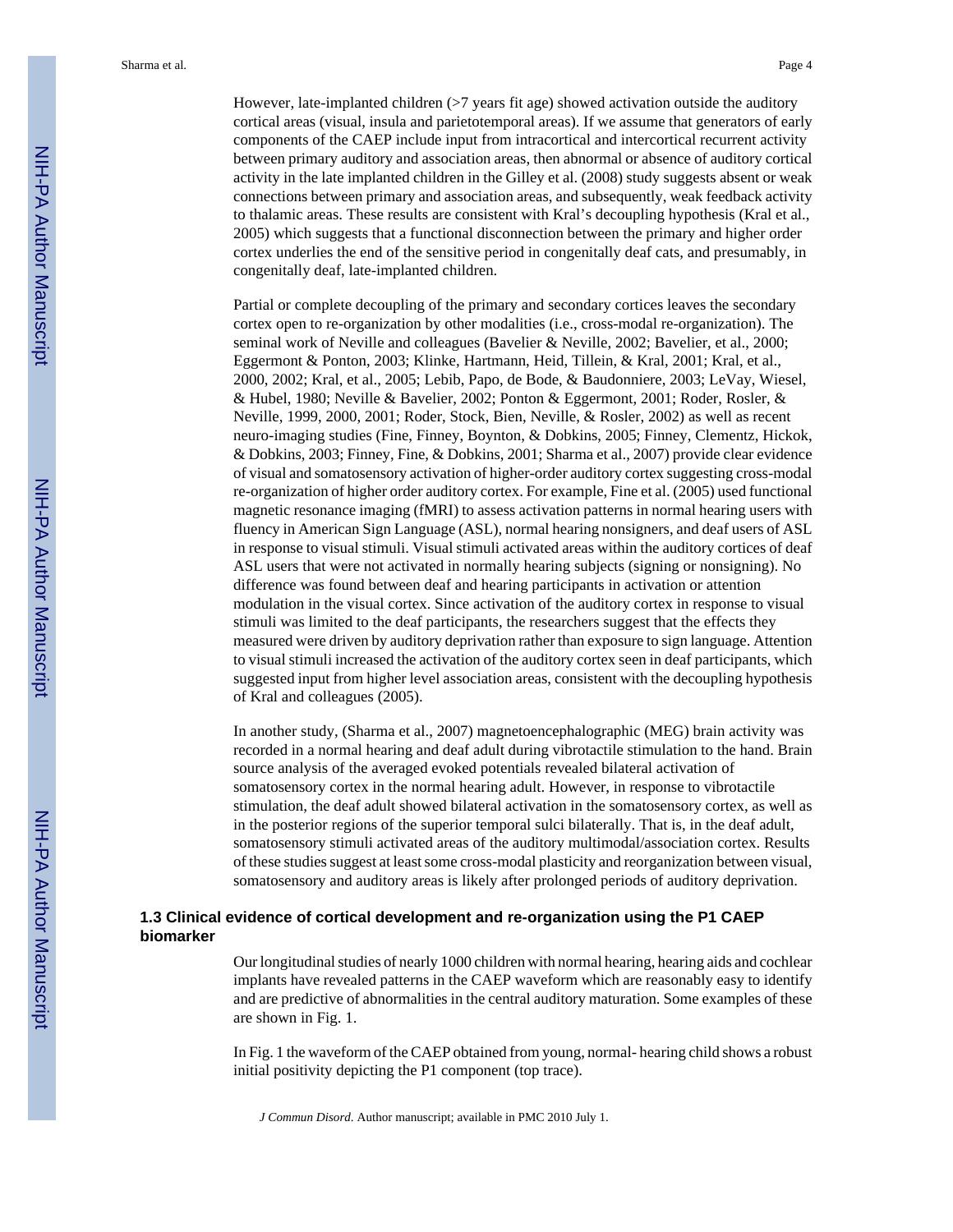CAEP waveforms from young children who have a severe-to-profound hearing loss are dominated by an initial large negativity (second from the top trace). We consider this 'deprivation negativity' to be the hallmark of an unstimulated, or little stimulated, yet plastic central auditory pathway.

For children who have a less severe degree of hearing impairment, and in whom the auditory pathways have been stimulated to some extent, but not optimally, the waveform is dominated by a P1 response, with a delayed latency relative to normal (third trace from top).

Polyphasic waveforms (bottom trace) are often obtained in older deaf children and in some non-implanted ears of older, unilaterally implanted children. We believe that the polyphasic morphology is characteristic of a central auditory system that has developed abnormally and/ or re-organized due to deprivation.

Using these distinctive patterns of the P1 response as markers of central auditory system development we describe two cases of children implanted before, and after the sensitive period for central auditory development.

#### **2. Clinical cases**

#### **2.1 Case 1**

The patient is a ten year old child who was diagnosed with congenital profound hearing loss after failing a newborn hearing screening. He was fitted at age 4 months with hearing aids which he continued to use until cochlear implantation at age 1.4 years, that is, well within the sensitive period for central auditory development.

Fig. 2 shows the cortical auditory evoked potential waveform recorded from this child. Recording procedures and analysis methods were similar to those described in our previous studies (Sharma et al., 2002a,2002b;2005). The initial robust positivity reflects the P1 component, which showed an age-appropriate morphology. Latency of the P1 response was within normal limits when compared to the 95% confidence intervals for normal development of P1 latency (from Sharma et al., 2002a).

Given the early age of implantation and normal development of the central auditory pathways following implantation, we would expect good behavioral outcomes for this child. His scores of 92% on the Lexical Neighborhood Test (LNT- Lexically Hard) of speech perception in quiet and of 7.7 dB SNR-50 (a score comparable to age-matched normal hearing listeners) on the BKB-SIN speech in noise test are considered excellent for a cochlear implanted child of his age. In this case, a child implanted within the sensitive period for central auditory development showed normal CAEP waveform morphology and P1 latency suggesting age-appropriate development of auditory cortical areas. Excellent performance on speech perception tests in quiet and in noise further cross-validated the P1 results.

#### **2.2 Case 2**

The patient was a female child with an unremarkable birth in a foreign country who was diagnosed with severe-to-profound hearing loss after a bout of meningitis at two months of age. Her primary form of communication was sign language in early childhood. She was fitted with hearing aids after moving to the United States at age 4 years, but was reported as wearing her hearing aids inconsistently. She received a cochlear implant at age 7.4 years, that is, after the end of the sensitive period for central auditory development.

CAEP waveforms were recorded six months post implantation. Fig. 3 shows a polyphasic waveform suggesting an abnormally developing or re-organized auditory cortex which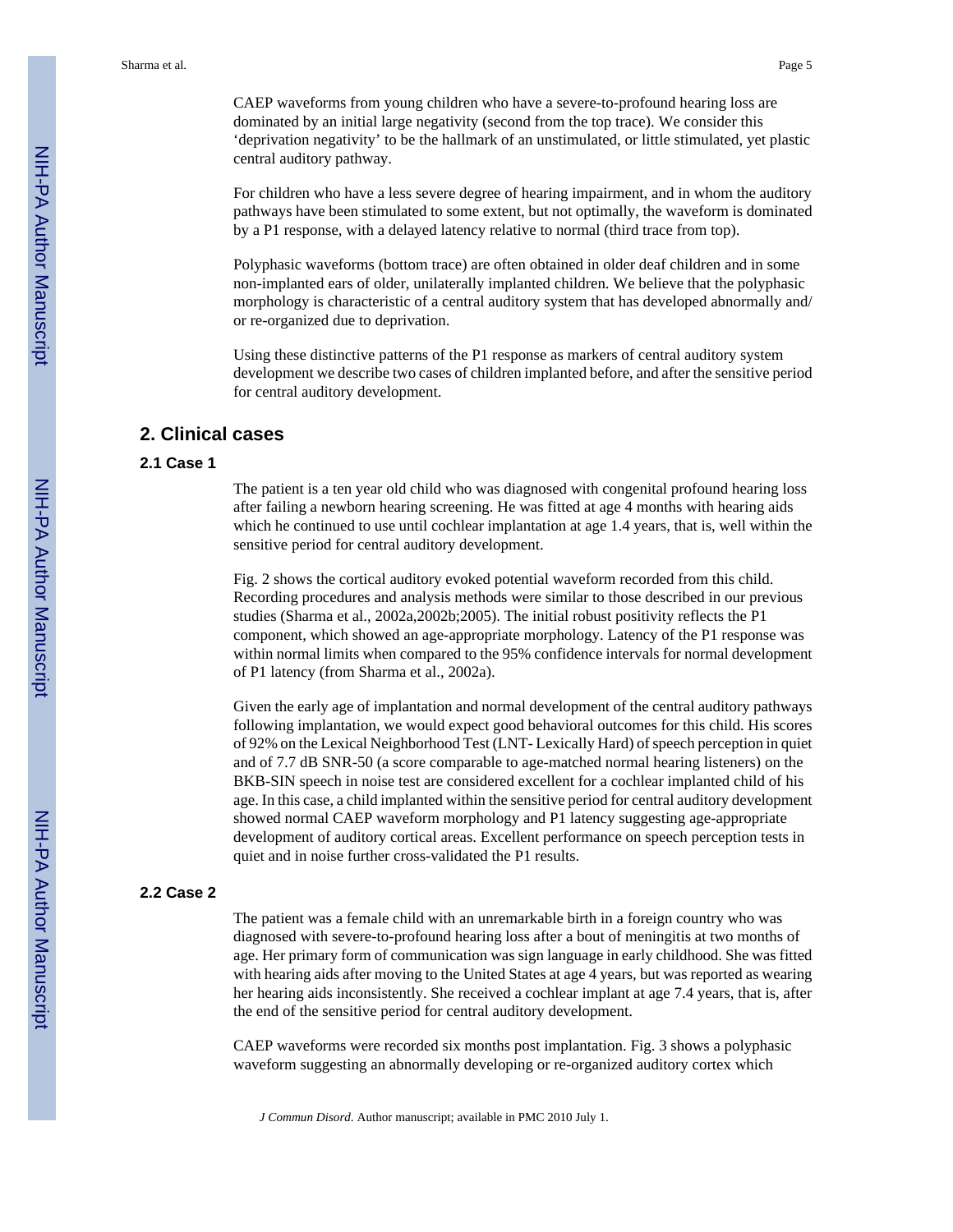typically occurs after the end of the sensitive period (Sharma et al., 2005). Given P1 evidence of a reorganized cortex, we would hypothesize that this child was not likely to be a good performer with her implant. As expected, speech perception performance with her implant was minimal. She showed no evidence of pattern perception, placing her in Category 1 on the CID scales for early communication skills for hearing impaired children. She also revealed a low score (52%) on the IT-MAIS, a parent report measure usually used for infants and toddlers.

In this case of a child implanted at a late age in childhood, polyphasic CAEP waveforms (indicating a re-organized auditory cortex) were consistent with the patient's poor behavioral outcomes.

#### **3. Summary**

In this brief review, we have described CAEP studies of congenitally deaf children fitted with cochlear implants which describe the existence of, time limits for, and mechanisms which, underlie a sensitive period for the development of central auditory pathways. Based on our findings and as illustrated in the two case studies, the optimal time to implant a young congenitally deaf child with a unilateral cochlear implant is within the first 3.5 years of life when the central pathways show maximal plasticity. After the sensitive period ends (at around age 7 years), there is a high likelihood of de-coupling of the primary auditory cortical areas from surrounding higher order cortex and cross-modal re-organization of secondary cortical areas.

#### **Acknowledgments**

This research was supported by NIH grant R01 DC006257 to A.S.

#### **References**

- Bavelier D, Neville HJ. Cross-modal plasticity: Where and how? Nature Reviews Neuroscience 2002;3 (6):443–452.
- Bavelier D, Tomann A, Hutton C, Mitchell T, Corina D, Liu G, et al. Visual attention to the periphery is enhanced in congenitally deaf individuals. Journal of Neuroscience 2000;20(17):RC93. [PubMed: 10952732]
- Bischof HJ. Behavioral and neuronal aspects of developmental sensitive periods. Neuroreport 2007;18 (5):461–465. [PubMed: 17496804]
- Ceponiene R, Cheour M, Naatanen R. Interstimulus interval and auditory event-related potentials in children: Evidence for multiple generators. Electroencephalography and Clinical Neurophysiology 1998;108(4):345–354. [PubMed: 9714376]
- Cunningham J, Nicol T, Zecker S, Kraus N. Speech-evoked neurophysiologic responses in children with learning problems: Development and behavioral correlates of perception. Ear & Hearing 2000;21(6): 554–568. [PubMed: 11132782]
- Eggermont JJ, Ponton CW. Auditory-evoked potential studies of cortical maturation in normal hearing and implanted children: Correlations with changes in structure and speech perception. Acta Oto-Laryngologica 2003;123(2):249–252. [PubMed: 12701751]
- Eggermont JJ, Ponton CW, Don M, Waring MD, Kwong B. Maturational delays in cortical evoked potentials in cochlear implant users. Acta Oto-Laryngologica 1997;117(2):161–163. [PubMed: 9105439]
- Fine I, Finney EM, Boynton GM, Dobkins KR. Comparing the effects of auditory deprivation and sign language within the auditory and visual cortex. Journal of Cognitive Neuroscience 2005;17(10):1621– 1637. [PubMed: 16269101]
- Finney EM, Clementz BA, Hickok G, Dobkins KR. Visual stimuli activate auditory cortex in deaf subjects: Evidence from MEG. Neuroreport 2003;14(11):1425–1427. [PubMed: 12960757]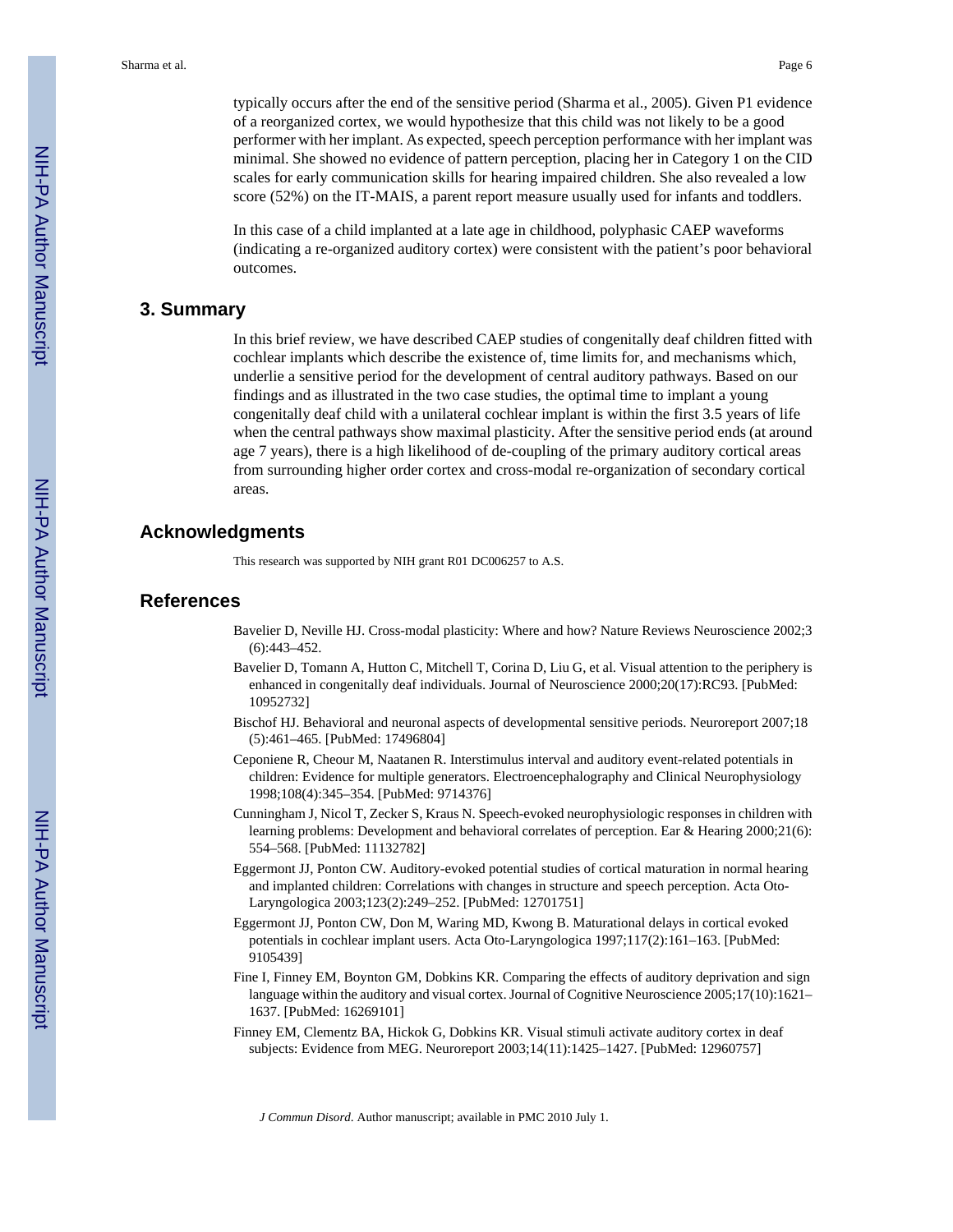Sharma et al. Page 7

- Finney EM, Fine I, Dobkins KR. Visual stimuli activate auditory cortex in the deaf. Nature Neuroscience 2001;4(12):1171–1173.
- Geers AE. Factors influencing spoken language outcomes in children following early cochlear implantation. Advances in Oto-Rhino-Laryngology 2006;64:50–65. [PubMed: 16891836]
- Gilley PM, Sharma A, Dorman M, Martin K. Developmental changes in refractoriness of the cortical auditory evoked potential. Clinical Neurophysiology 2005;116(3):648–657. [PubMed: 15721079]
- Gilley PM, Sharma A, Dorman MF. Cortical reorganization in children with cochlear implants. Brain Research. 2008
- Kirk KI, Miyamoto RT, Lento CL, Ying E, O'Neill T, Fears B. Effects of age at implantation in young children. Ann Otol Rhinol Laryngol Suppl 2002;189:69–73. [PubMed: 12018353]
- Klinke R, Hartmann R, Heid S, Tillein J, Kral A. Plastic changes in the auditory cortex of congenitally deaf cats following cochlear implantation. Audiology and Neurotology 2001;6(4):203–206. [PubMed: 11694728]
- Kral A, Eggermont JJ. What's to lose and what's to learn: Development under auditory deprivation, cochlear implants and limits of cortical plasticity. Brain Research Rev 2007;56(1):259–269. [PubMed: 17950463]
- Kral A, Hartmann R, Tillein J, Heid S, Klinke R. Congenital auditory deprivation reduces synaptic activity within the auditory cortex in a layer-specific manner. Cerebral Cortex 2000;10(7):714–726. [PubMed: 10906318]
- Kral A. Unimodal and cross-modal plasticity in teh 'deaf' auditory cortex. International Journal of Audiology 2007;46(9):479–493. [PubMed: 17828664]
- Kral A, Hartmann R, Tillein J, Heid S, Klinke R. Delayed maturation and sensitive periods in the auditory cortex. Audiology and Neurotology 2001;6(6):346–362. [PubMed: 11847463]
- Kral A, Hartmann R, Tillein J, Heid S, Klinke R. Hearing after congenital deafness: Central auditory plasticity and sensory deprivation. Cerebral Cortex 2002;12(8):797–807. [PubMed: 12122028]
- Kral A, Tillein J, Heid S, Hartmann R, Klinke R. Postnatal cortical development in congenital auditory deprivation. Cerebral Cortex 2005;15(5):552–562. [PubMed: 15319310]
- Kraus N, McGee T. Clinical implications of primary and nonprimary pathway contributions to the middle latency response generating system. Ear & Hearing 1993;14(1):36–48. [PubMed: 8444337]
- Lebib R, Papo D, de Bode S, Baudonniere PM. Evidence of a visual-to-auditory cross-modal sensory gating phenomenon as reflected by the human P50 event-related brain potential modulation. Neuroscience Letters 2003;341(3):185–188. [PubMed: 12697279]
- Lee DS, Lee JS, Oh SH, Kim SK, Kim JW, Chung JK, et al. Cross-modal plasticity and cochlear implants. Nature 2001;409(6817):149–150. [PubMed: 11196628]
- LeVay S, Wiesel TN, Hubel DH. The development of ocular dominance columns in normal and visually deprived monkeys. Journal of Comparative Neurology 1980;191(1):1–51. [PubMed: 6772696]
- Liegeois-Chauvel C, Musolino A, Badier JM, Marquis P, Chauvel P. Evoked potentials recorded from the auditory cortex in man: Evaluation and topography of the middle latency components. Electroencephalography and Clinical Neurophysiology 1994;92(3):204–214. [PubMed: 7514990]
- McGee T, Kraus N, Comperatore C, Nicol T. Subcortical and cortical components of the MLR generating system. Brain Research 1991;544(2):211–220. [PubMed: 2039939]
- Neville H, Bavelier D. Human brain plasticity: Evidence from sensory deprivation and altered language experience. Prog Brain Research 2002;138:177–188.
- Ponton C, Don M, Eggermont JJ, Waring MD, Masuda A. Maturation of human cortical auditory function: Differences between normal-hearing children and children with cochlear implants. Ear & Hearing 1996;17(5):430–437. [PubMed: 8909891]
- Ponton C, Eggermont JJ. Of kittens and kids: Altered cortical maturation following profound deafness and cochlear implant use. Audiology and Neurotology 2001;6(6):363–380. [PubMed: 11847464]
- Ponton C, Eggermont JJ, Khosla D, Kwong B, Don M. Maturation of human central auditory system activity: Separating auditory evoked potentials by dipole source modeling. Clinical Neurophysiology 2002;113(3):407–420. [PubMed: 11897541]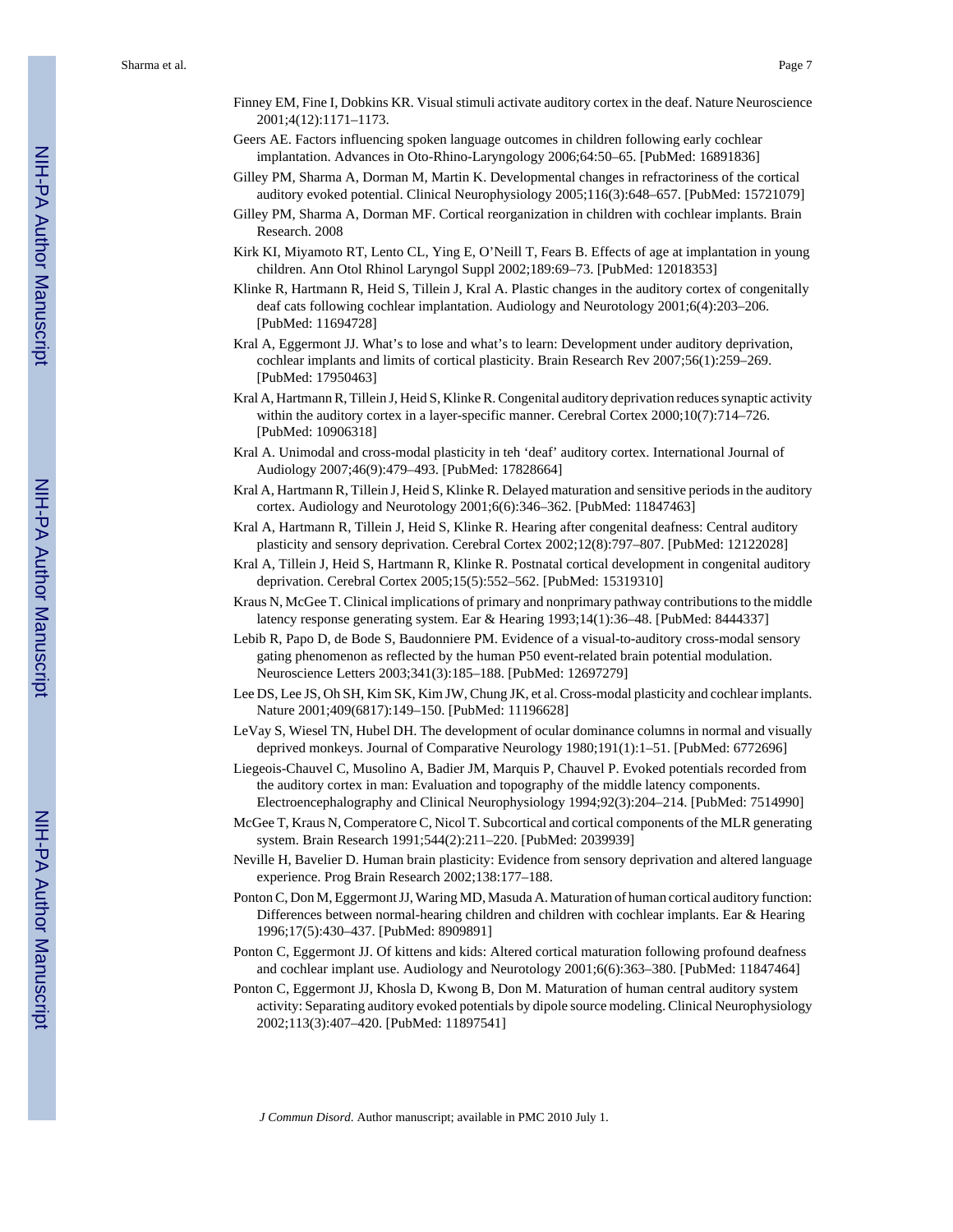- Roder B, Rosler F, Neville HJ. Effects of interstimulus interval on auditory event-related potentials in congenitally blind and normally sighted humans. Neuroscience Letters 1999;264(1–3):53–56. [PubMed: 10320012]
- Roder B, Rosler F, Neville HJ. Event-related potentials during auditory language processing in congenitally blind and sighted people. Neuropsychologia 2000;38(11):1482–1502. [PubMed: 10906374]
- Roder B, Rosler F, Neville HJ. Auditory memory in congenitally blind adults: A behavioralelectrophysiological investigation. Cognitive Brain Research 2001;11(2):289–303. [PubMed: 11275490]
- Roder B, Stock O, Bien S, Neville H, Rosler F. Speech processing activates visual cortex in congenitally blind humans. European Journal of Neuroscience 2002;16(5):930–936. [PubMed: 12372029]
- Ryugo DK, Pongstaporn T, Huchton DM, Niparko JK. Ultrastructural analysis of primary endings in deaf white cats: Morphologic alterations in endbulbs of Held. Journal of Comparative Neurology 1997;385(2):230–244. [PubMed: 9268125]
- Schorr EA, Fox NA, van Wassenhove V, Knudsen EI. Auditory-visual fusion in speech perception in children with cochlear implants. Proceedings of the National Academy of Sciences 2005;102(51): 18748–18750.
- Sharma A, Dorman MF. Central auditory development in children with cochlear implants: Clinical implications. Advances in Oto-Rhino-Laryngology 2006;64:66–88. [PubMed: 16891837]
- Sharma A, Dorman MF, Kral A. The influence of a sensitive period on central auditory development in children with unilateral and bilateral cochlear implants. Hear Research 2005;203(1–2):134–143.
- Sharma A, Dorman MF, Spahr AJ. A sensitive period for the development of the central auditory system in children with cochlear implants: Implications for age of implantation. Ear & Hearing 2002a;23 (6):532–539. [PubMed: 12476090]
- Sharma A, Dorman MF, Spahr AJ. Rapid development of cortical auditory evoked potentials after early cochlear implantation. Neuroreport 2002b;13(10):1365–1368. [PubMed: 12151804]
- Sharma A, Gilley PM, Dorman MF, Baldwin R. Deprivation-induced cortical reorganization in children with cochlear implants. International Journal of Audiology 2007;46(9):494–499. [PubMed: 17828665]
- Sharma A, Kraus N, McGee TJ, Nicol TG. Developmental changes in P1 and N1 central auditory responses elicited by consonant-vowel syllables. Electroencephalography and Clinical Neurophysiology 1997;104(6):540–545. [PubMed: 9402896]

#### **Appendix A. Continuing education (\*correct answer)**

- **1.** The P1 central auditory evoked potential peak has a latency of approximately milliseconds in children.
	- **a.** 20–50
	- **b.** 50–100
	- **c.** 100–300\*
	- **d.** 300–400
- **2.** An absence of activity in the infragranular layers of the brain after a period of auditory deprivation suggests:
	- **a.** a decoupling of primary cortex from higher order auditory cortex and compromised feedback projections to subcortical auditory structures\*
	- **b.** a functional loss of "bottom-up" modulation
	- **c.** a lack of cross-modal re-organization within the auditory cortex
	- **d.** plasticity in the primary and higher order auditory cortices has been maintained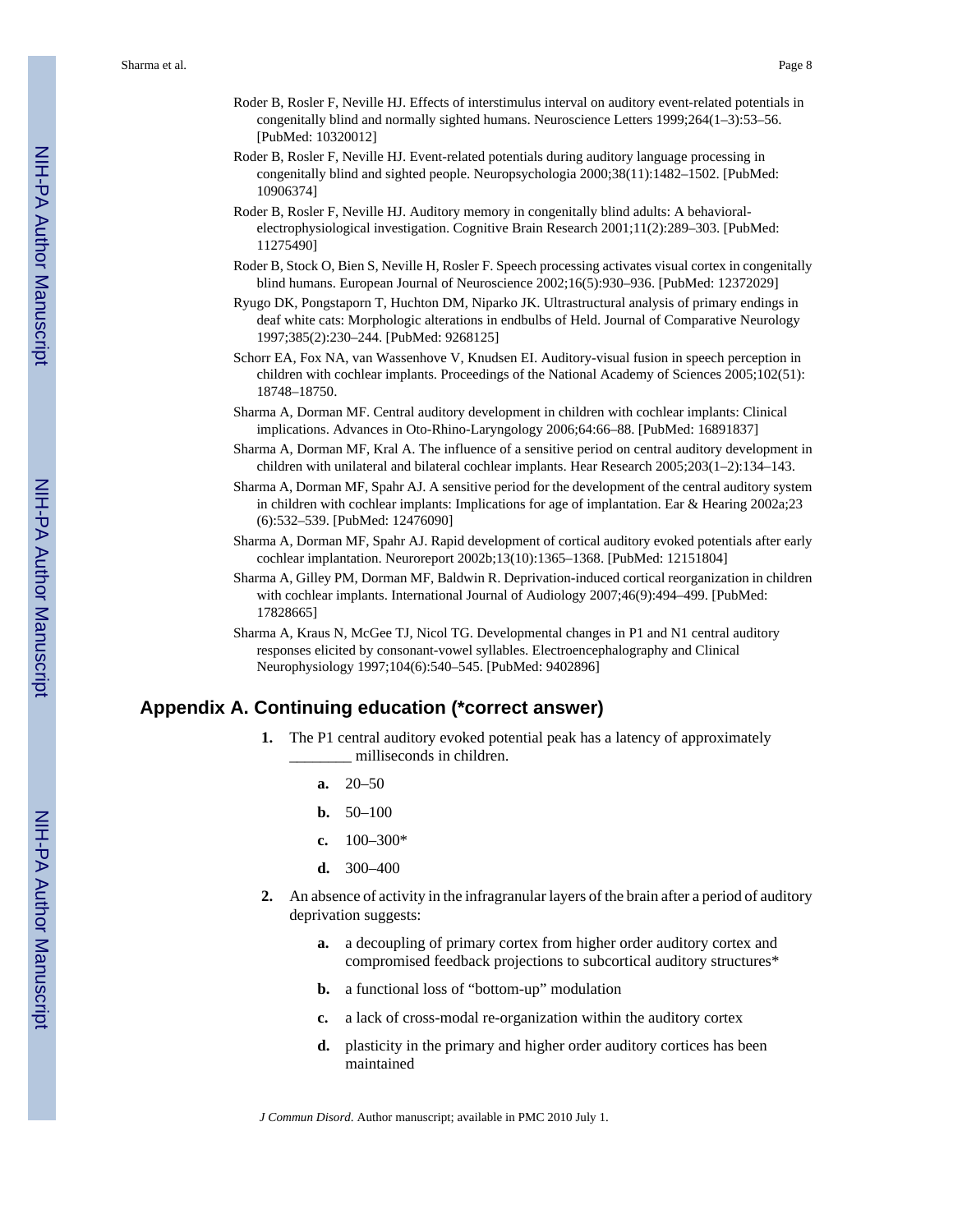Sharma et al. Page 9

- **3.** What age appears to be the upper limit for the optimal time frame for receiving a unilateral cochlear implant based upon studies of the sensitive period in this population?
	- **a.** 2 years of age
	- **b.** 5 years of age
	- **c.** 3.5 years of age\*
	- **d.** 10 years of age
- **4.** In a study by Fine et al. that used fMRI to evaluate areas of the brain that are active in deaf users of ASL, normal-hearing users of ASL, and normal hearing non-users of ASL:
	- **a.** visual stimuli activated areas within the auditory cortex that were not activated in normally hearing ASL users or normally hearing non-users\*
	- **b.** visual stimuli activated the same areas of the cortex as normally hearing ASL users
	- **c.** the auditory cortex was not activated in any of the three groups
	- **d.** the visual cortex was more active in deaf ASL users than the other two groups
- **5.** What type of P1 CAEP waveform morphology may be observed in a patient with a reorganized cortex?
	- **a.** compound
	- **b.** polycortical
	- **c.** stratosinusoid
	- **d.** polyphasic\*

NIH-PA Author Manuscript

NIH-PA Author Manuscript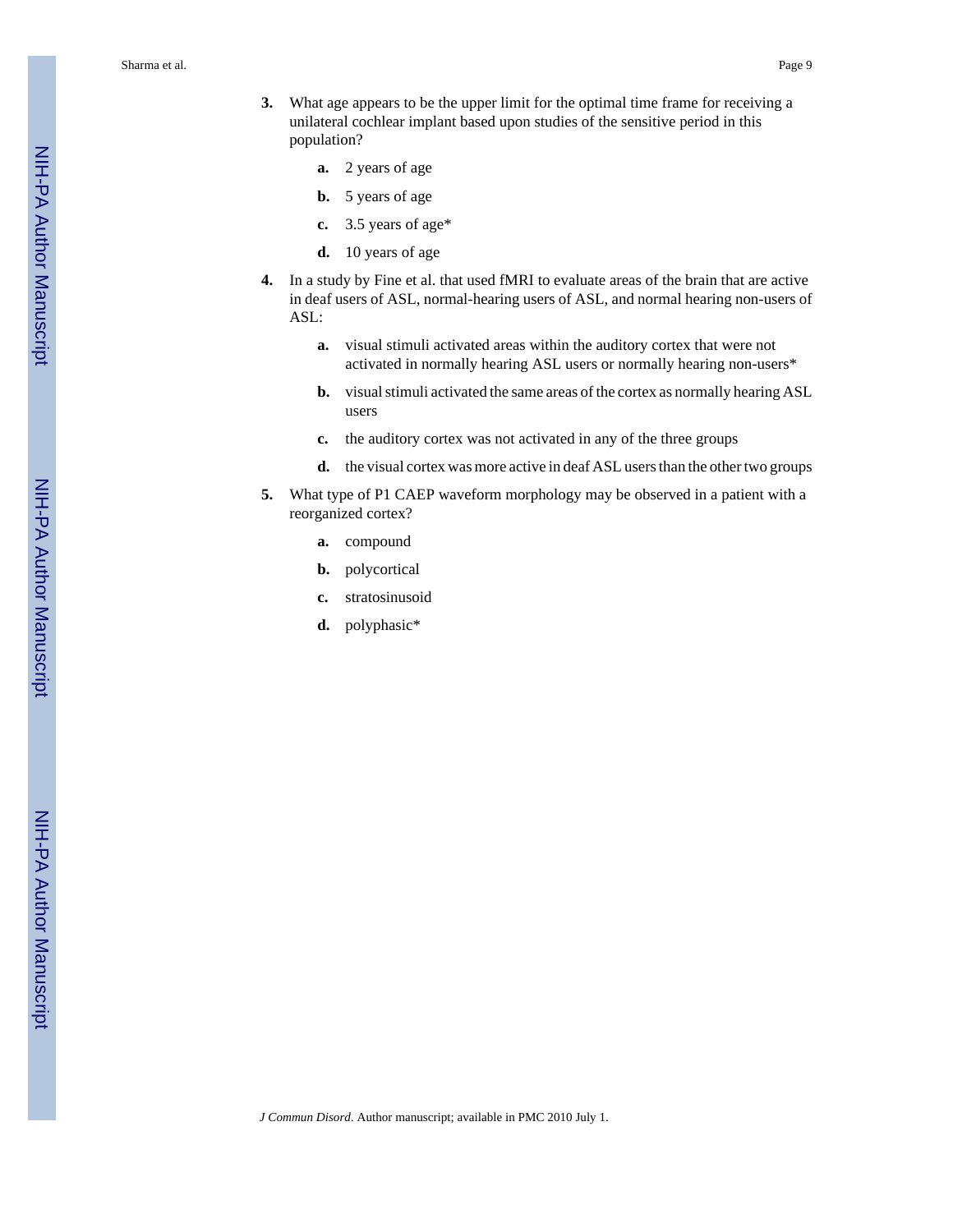

#### **Fig. 1.**

Examples of P1 waveforms for a normally developing central auditory pathway (top), an unstimulated central auditory system, (second from top), a partially stimulated central auditory system loss (third from top), a re-organized auditory cortex (bottom).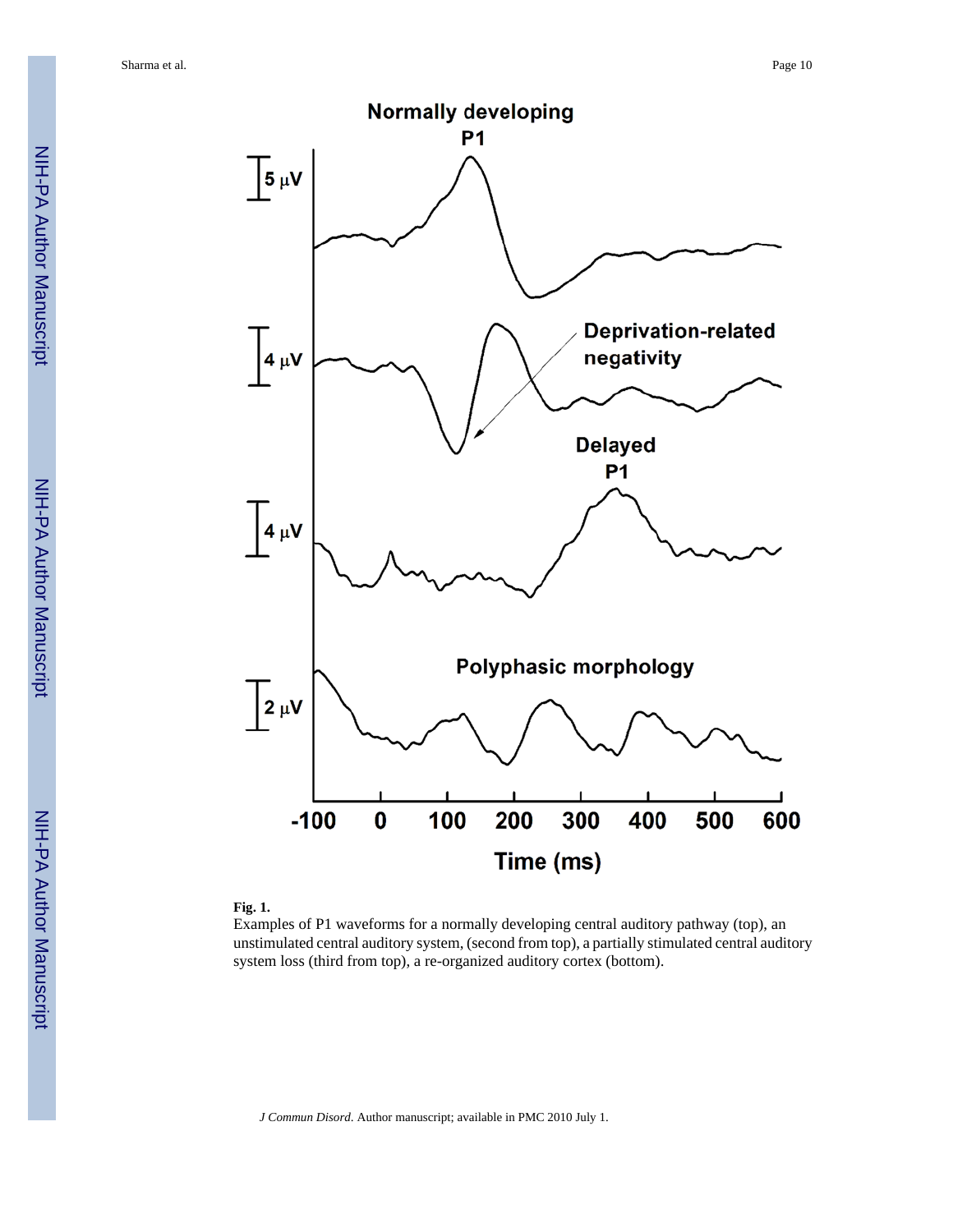Sharma et al. Page 11